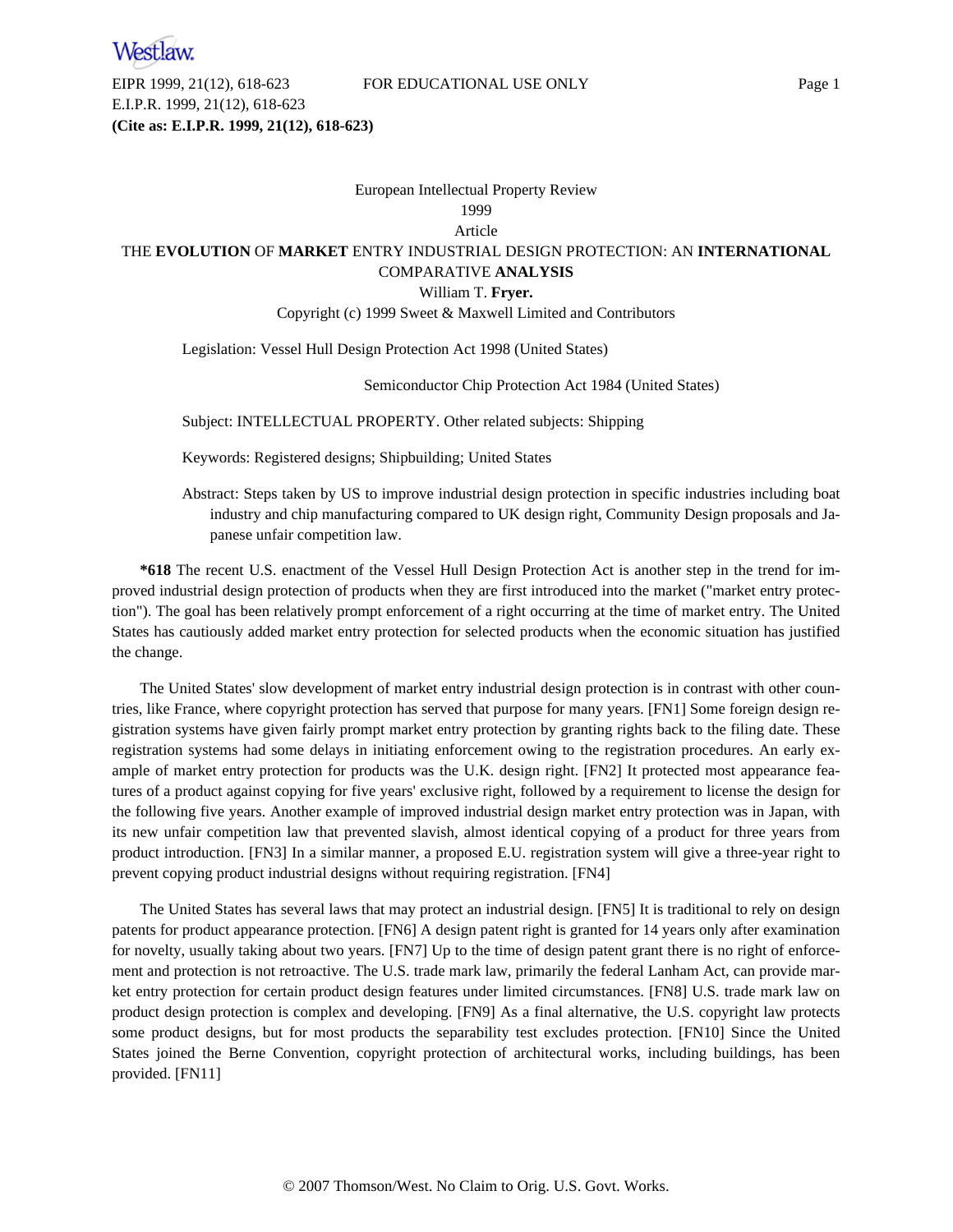The United States has taken two recent steps in the direction of improved market entry protection of product appearance. This article will analyse these steps, discuss their practical implications, provide an international comparative analysis with similar protection forms and recommend the next step for the United States and for a global approach to market entry design protection.

#### The United States' First Step for Market Entry Protection of Product Designs

The United States' recent, first step for improved market entry design protection was in 1984, when the Semi-Conductor Chip Protection Act (Chip Act) was **\*619** enacted. [FN12] It provided semi-conductor chip manufacturers with the right to prevent copying of a chip design created by a mask work, including purely technical features. In effect this law protected a chip circuit, as represented by the appearance of a circuit layer. [FN13] Under the Chip Act, the right began on commercial introduction of a chip with a mask work design, or registration of the design. A substantially identical copy was needed to infringe this right. Before bringing a suit for infringement an application for registration had to be filed. [FN14] The right was lost if no application for registration was filed within two years from the first commercial introduction of the product with the design. The Copyright Office was given the responsibility to review the chip design registration application for formalities without conducting a substantive review. The statute provided that a protected design had to have originality and not be a common design, essentially creating a low-level novelty requirement similar to U.S. copyright law. [FN15] Slight variations in combination on these common designs were not original. [FN16] It created a low-level skill of the art (obviousness) type standard, [FN17] In essence, the Chip Act has many features that are common with the U.S. copyright law, but it is a separate law. The Chip Act created a relatively simple protection system to prevent copying of original computer-chip circuit designs.

The Chip Act features combined to allow relatively prompt legal action on market entry against infringers who made a substantially identical copy. The fact that there has been only one reported decision involving the Chip Act raised questions on whether this law was effective. In that decision the Federal Circuit, Court of Appeals, upheld the lower court's decision of infringement under the Chip Act, after a detailed review of its legislative history. [FN18] The lack of litigation may be evidence that the Chip Act has served its purpose, forcing competitors to use their own chip design, or make enough modifications in existing designs to avoid infringement.

The basic features of the Chip Act were used in the second recent step for improved U.S. market entry design protection, the enactment of the Vessel Hull Design Protection Act ("Vessel Hull Act").

#### The United States' Second Step for Market Entry Protection of Product Designs

In 1997 the U.S. boat industry asked Congress to help solve a problem with copiers of boat hulls. The existing intellectual property laws were not considered effective to create a fair level of competition. The boat industry had attempted to use special state laws and failed. [FN19] Trade secret law was found useful in certain situations. [FN20] Lawsuits based on unfair competition laws had not been effective. [FN21] The design of a fibreglass boat hull and related components, like the deck and cabin, is expensive, taking many months to create. The hull or other component shapes are created first in the form of a plug. The plug is used to make the master mould. Hulls are produced quickly from this mould. The market problem for new boat designs was that a competitor could buy the new boat and use it as the plug to make a mould of the hull. In this manner a competitor could be on the market with the same design in a few months, without incurring major cost for the hull design.

The boat industry wanted a simple, immediate protection system against copying new boat hull designs. In 1998 the Vessel Hull Act was enacted on a test basis for two years, to see if it would help solve the boat industry's problem. [FN22] It utilised the basic features of the Chip Act, including market entry protection against copying, with a requirement to register within one year of market entry to continue protection for 10 years and to bring an infringement suit. The protection began only when a boat hull was built and ready for use and made public, or introduced in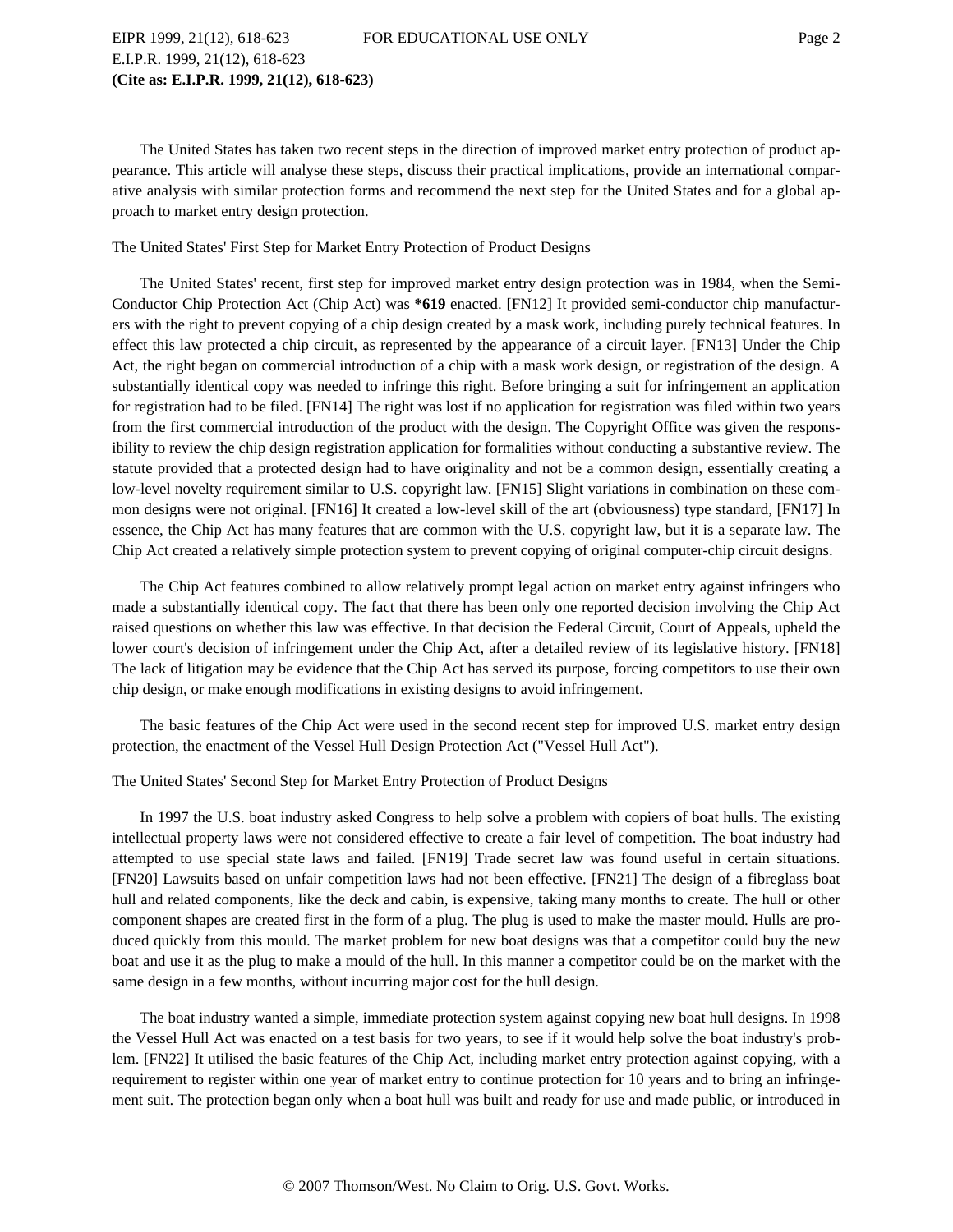a working form. The underlining principle was that the product must have been in use or in the marketing stage. There was no protection for merely having drawings of the boat design or a model, or a partially completed boat. The protection term was for a total of 10 years, if registration was applied for within one year of market entry.

In contrast to the Chip Act, the Vessel Hull Act did not protect purely functional features. It required that the protected design must be original, attractive or distinctive and excluded features that were essential technical ones and that were common for that type of product. [FN23] Trivial variations of these common design **\*620** features were excluded also. [FN24] The Vessel Hull Act clearly stated that non-essential technical features that were original as well as distinctive or attractive, and not common or trivial variations of common features, could be protected as an integral part of boat hull or deck designs. [FN25] The general test for infringement followed the copyright law approach, with the requirement of showing access to the protected design and that the copy was substantially identical to it.

In essence, the Vessel Hull Act created a protection system similar in many ways to the U.S. copyright law. The test for originality and the requirement for registration before a legal action were two of the common features. Both systems excluded protection of subject-matter needed for general product development. The Chip Act and Vessel Hull Act's common structures and close development with copyright law were due to the earlier general design legislation that served as their model. [FN26]

#### Practical Example of the Vessel Hull Act Use

Some U.S. boat manufacturers were excited about the Vessel Hull Act, but they had a real dilemma, owing to the two-year test period for the Vessel Hull Act. [FN27] Lawsuits cannot be brought on registrations made under this law after the two-year period, which will end on October 27, 2000, unless the law is extended. A joint report from the Copyright Office and the Patent and Trademark Office will be completed during the two-year test period, with a recommendation on whether the law should be continued.

As a practical matter, a boat manufacturer can wait to see if there is an infringement, and register the boat design only if necessary to proceed with a lawsuit. In many cases the alleged infringer may agree to stop manufacturing the copy without the need for bring a suit. The absence of law suits under the Vessel Hull Act during the twoyear test period may not be a good indication of whether the new law is effective. As with the Chip Act, the new law could be establishing an accepted fair level of competition. The two-year limit could discourage registrations where no current dispute exists. On the other hand, the best strategy would be to register hull designs that are going to be produced in large quantities. Congress may extend the law and make it retroactive, based on prior registrations.

In practice, an infringement would be measured by whether a copy was made by using a mould of the original hull or deck parts. If a mould was made from a boat hull, for example, the copier would include all design features and there should be original features of a distinctive or attractive nature that were copied, increasing the likelihood of infringement. Moulding techniques allow moulds to be made of parts of moulds taken of other hulls and adding or removing features, thereby putting altered moulded parts into a new hull design. A competitor who makes these changes can come up with a different design that might avoid infringement. The Vessel Hull Act would have accomplished its goal, even if these additional steps were used, as it would deny the easy way to duplicate a new hull design.

## The Copyright Office Registration Process Rule

The Copyright Office has set up a registration process for the Vessel Hull Act similar to the Chip Act registration now performed in that office. [FN28] While the U.S. copyright registration procedures may be a useful administrative guide, the Vessel Hull Act sets up a new system for product design protection substantially different from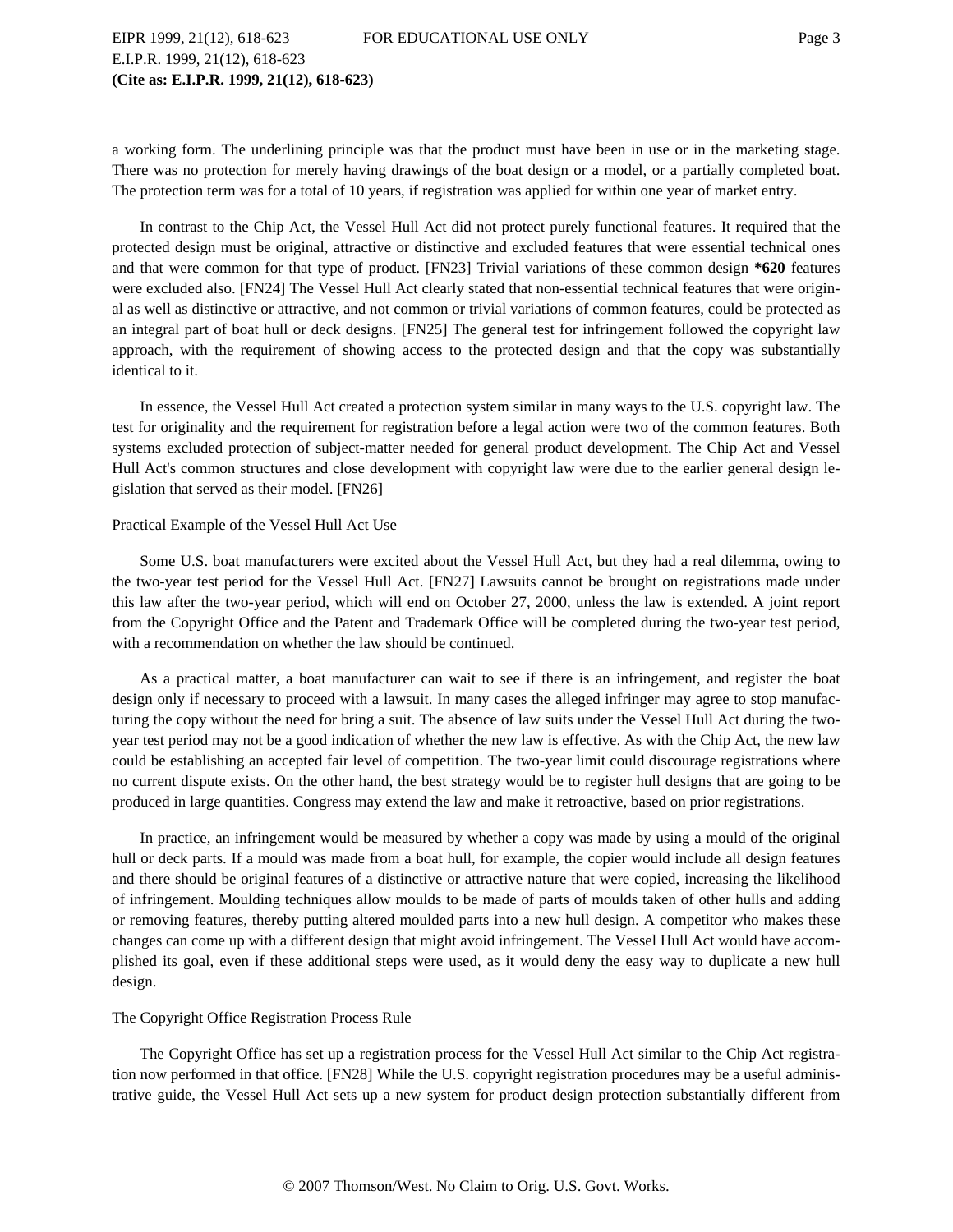E.I.P.R. 1999, 21(12), 618-623 **(Cite as: E.I.P.R. 1999, 21(12), 618-623)**

copyright registration for useful articles.

The Copyright Office has published Interim Regulations and registration forms for the Vessel Hull Act designs. [FN29] These forms should be designed so they are easy for the individual boat manufacturers to fill out and should not require legal statements that would limit the design owners' rights. The registration form should not require an applicant to make statements on what is the original or novelty part of design, or analyse the related prior art known to the applicant. A lawyer may be able to word such statements correctly, but a boat designer would not be likely to avoid legal pitfalls. In these respects the application form should be user-friendly and not a legal trap for the user. The Interim Regulations and application can create some problems for applicants. The information requested should be **\*621** very general, to avoid any problems. If information is required that might be difficult for a user to present without creating legal issues, the regulations should state that the application information cannot be used in interpreting the scope of protection, leaving it to an appropriate legal proceeding, with the facts developed there, to make that determination. A similar approach of eliminating any legal effect for summarising an invention in an application is used for utility patent abstracts. [FN30] The purpose of this registration process is to make it simple enough for a boat design owner to fill the application and obtain registration for most boat designs. The simplified approach and prompt processing are consistent with procedures under the copyright law, and the main reasons the Copyright Office was chosen to administer the Vessel Hull Act.

The Copyright Office review of a Vessel Hull Act application for registration will be a determination of whether all parts of the application are properly filled out. It will determine whether the application on its face shows a design that may be protected under the Vessel Hull Act. The Copyright Office should not determine originality using the applicants' statements, unless the facts show no basis for protection. Originality and the low level of novelty it requires for protection are difficult lines to draw under the circumstances of a Copyright Office review. Where there is some basis in the application for protection, the registration should be approved and the issue left for court determination, as is the practice for most copyright registration application reviews. In the past, for most items on which copyright protection has been sought, the procedures have worked quite well. Perhaps the procedures used for the examination under copyright law for jewellery and architectural works would be most applicable to the Vessel Hull Act applications. The Chip Act registration procedures should provide useful guidance also. The Vessel Hull Act does provide a standard of distinctive or attractive that gives more flexibility in accepting original designs. One of the Vessel Hull Act's purposes is to prevent copying by moulding, where small visual impressions will be copied that are sufficiently distinctive to be recognised on close inspection by a user. These distinctive features in the overall design shown in the registration should be the basis for protection.

#### International Comparative Analysis of the Vessel Hull Act

As mentioned in the introduction, there is a clear international trend to establish market entry protection against copying product designs. Certain industries have demanded this protection to stop copying that can cause a business to fail. This section will review the laws of several countries and compare them with the Vessel Hull Act approach, illustrating the trend of market entry protection.

Perhaps the greatest progress for market entry product design protection will come from the European Union ("E.U.")-proposed Community Design Regulation that is close to completion. [FN31] In summary, the E.U. Design Regulation will provide protection only against copying for a period of three years from the time a product with the design is made public. [FN32] If longer protection is needed, there is a stage-two procedure to obtain registration for exclusive rights against copying and independent creation. The novelty level requirements differ on the effective date, with the unregistered right based on comparison with what was public before the market entry of the new design in the E.U. region, and the registered right based on what was public before the application filing date. [FN33] There is no need for design registration to enforce the market entry right. A design must be distinctive from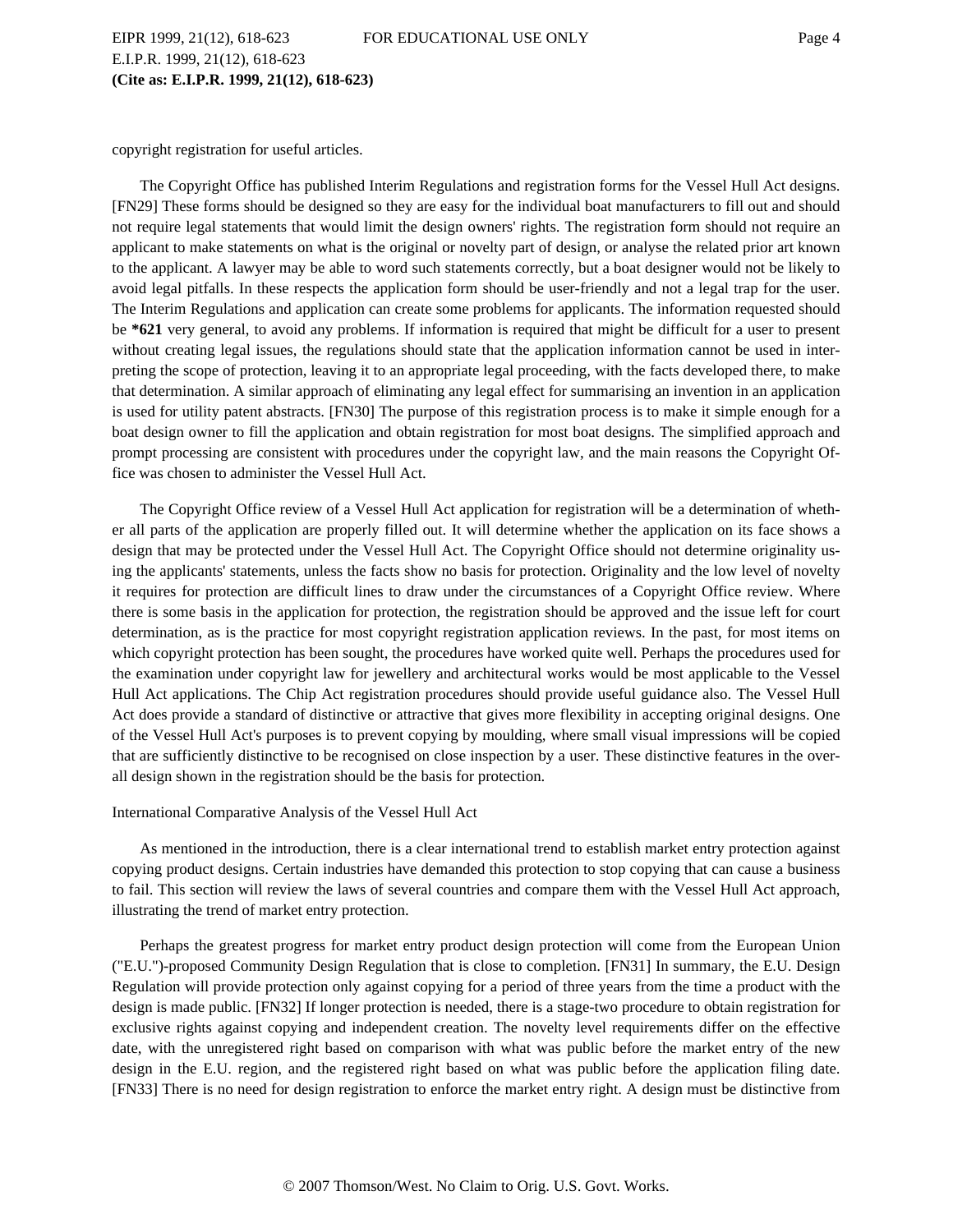# EIPR 1999, 21(12), 618-623 FOR EDUCATIONAL USE ONLY Page 5 E.I.P.R. 1999, 21(12), 618-623 **(Cite as: E.I.P.R. 1999, 21(12), 618-623)**

prior designs to be novel, and infringement requires the designs to be substantially identical.

The U.S. Vessel Hull Act has several similar features to the E.U. Design Regulation. For example, the Vessel Hull Act level of protection is the same as the stage-one E.U. Design Regulation, requiring copying for an infringement. These parallel infringement approaches show a general agreement that certain product design features should be protected against copying on market entry, to prevent an unfair business practice.

The interface with design registration protection in the E.U. Design Regulation is quite different from the U.S. Vessel Hull Act approach. The E.U. Design Regulation will provide a reasonable period of three years' protection for short-life designs without registration. It anticipates that longer protection should be by registration and provides an exclusive right like a patent after registration. In contrast, the U.S. Vessel Hull Act requires registration to continue the protection against copying for more than one year. In the United States a design can be protected using a design patent filed within the one-year period after market entry, or earlier under certain circumstances to meet patent law bar requirements. Vessel Hull Act protection will continue after registration until the design patent issues. [FN34] This overlap is very favourable to design owners and it is necessary because of the delays in obtaining grant of design patent protection. [FN35] In this respect the Vessel Hull Act interfaces well with the design patent system. The E.U. Regulation did not need an overlap since relatively prompt registration will automatically convert the copying-only protection to an exclusive-patent type right for a longer period.

**\*622** In contrast to the E.U. Design Regulation novelty standard, the Vessel Hull Act applied a copyright-type determination of what subject-matter was protected using an expanded originality standard. The Vessel Hull Act excluded protection of features that were common to that type of product, such as a shape that had set a trend, as evidenced by being used in many products. [FN36] Minor variations of these common features were not protected either. The E.U. system compared any prior design that was public in the E.U. and protected a later design only if it was distinctive from prior designs. The Vessel Hull Act allowed a wider range of similar products to be used than the E.U. system, each product with its protection against copying. This contrast in subject-matter protected reflected the basic differences in the two systems, with the U.S. system applying concepts similar to copyright law, and the E.U. following more of a patent approach. Each of these systems has its advantages and disadvantages. While time will tell which one is more practised, it appears that the Vessel Hull Act's expanded originality test will be quicker to evaluate and require less effort to locate relevant prior designs.

A big difference between the E.U. Design Regulation and the Vessel Hull Act is scope of subject-matter protection. The E.U. Design Regulation has a broad range of product design protection covered, excluding for the present spare parts. [FN37] The United States has chosen for the present to define protected subject-matter narrowly, starting with the computer chip designs in the Chip Act and now vessel hulls and decks in the Vessel Hull Act. The spare parts issue stopped the United States' recent efforts for broader market entry protection. [FN38] Most U.S. attorneys would prefer the E.U. approach to subject-matter. The problem is how to convince Congress that additional design protection is needed for a broad range of products. Overall the E.U. Regulation has a very effective approach to market entry design protection.

The Japanese unfair competition system has its strengths and weaknesses in comparison to the Vessel Hull Act. [FN39] The experience under the amended Japanese unfair competition system has verified that the law is effective. [FN40] While it has a broader scope of subject-matter protection than the Vessel Hull Act, it has a narrow scope of infringement protection, requiring almost an identical copy. This Japanese law addressed the most serous form of copying. The Vessel Hull Act had a substantially identical infringement test that should be more effective than the Japanese Unfair Competition Law in preventing slight differences from avoiding infringement. The U.S. Vessel Hull Act registration requirement is another point of distinction from the Japanese Unfair Competition Law. There is a measure of simplicity in the Japanese unfair competition system, allowing immediate access to a court. The Japan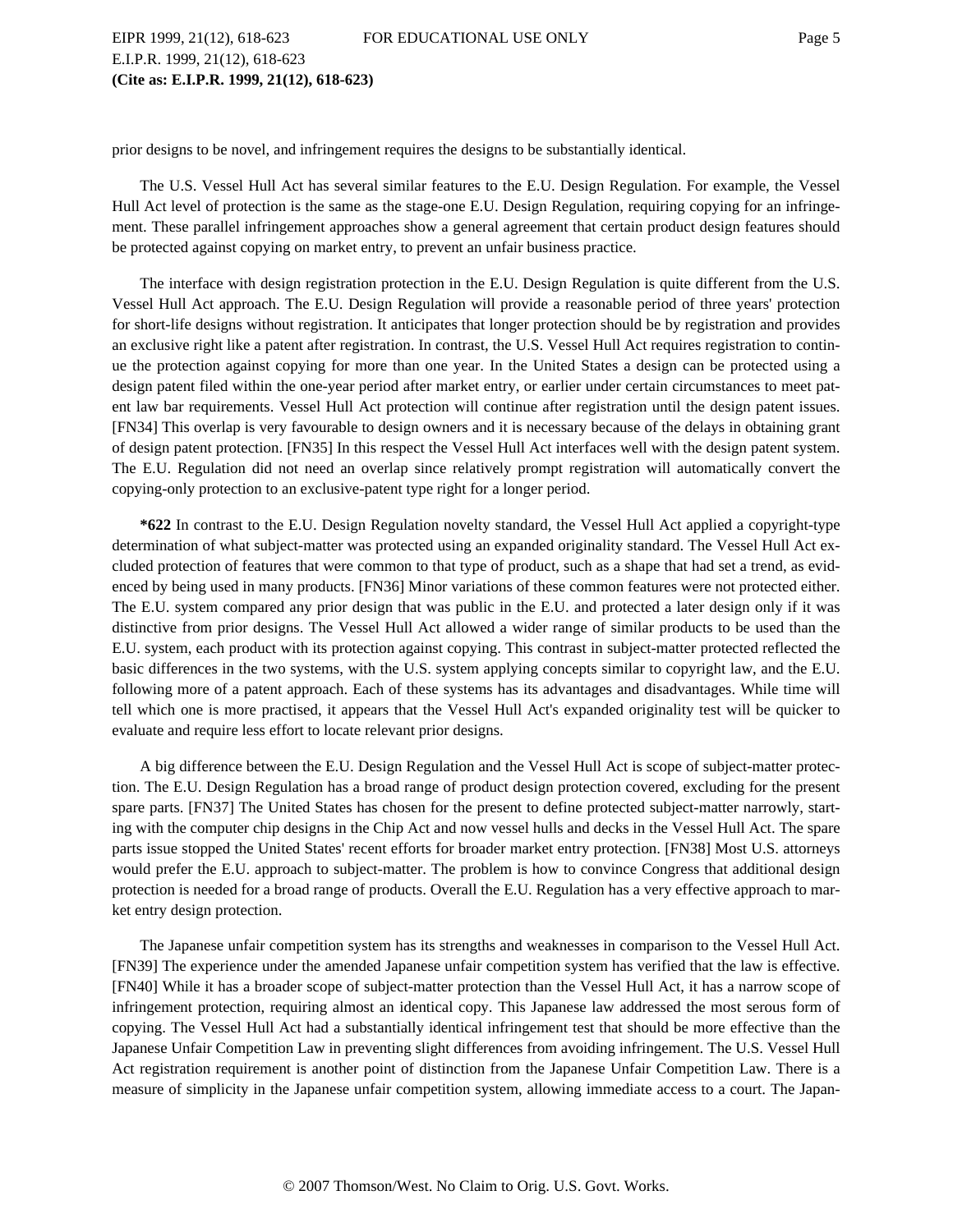ese system's three-year term should fit most short-life designs, but it lacks the opportunity to extend protection that the Vessel Hull Act has. The Japanese Unfair Competition Law has a creative approach to market entry protection.

The U.K. design right statute, enacted in 1988, was one of the first answers to the need for market entry protection. [FN41] It was created as a substitute for a rather complex copyright law that protected some product designs. The U.K. design right required no registration and protected a broad range of products only against copying, with some limitations on what subject-matter could be covered. The important benefit was it created a level of competition forcing competitors to at least make their products with a different appearance on many features. The five-year design right initial term before a licence of right could be obtained was adequate for many products. The U.K. design registration was available for longer protection, with higher standards, and gave protection also against independent creation. In a historical view, the U.K. design right statute has proved, over a 10-year period, that a nonregistration system could function effectively to provide market entry protection. [FN42] This experience had a strong influence on the E.U. plan to incorporate a market entry, simplified system into its Design Regulation, as discussed above. [FN43]

The U.K. design right and the U.S. Vessel Hull Act have several similar structural features that allow these systems to provide effective market entry protection in a **\*623** balanced, competitive way. Each system requires originality [FN44] and a protected design must be copied for infringement. [FN45] Protection is available in each system when a product goes on the market. The U.K. Court of Appeal in its first design right case recently analysed the originality provision that excluded commonplace designs. [FN46] The approved test boiled down to a comparison of the later design to see if it was distinctive from earlier designs. It appears that the U.K. courts so far have decided to use the E.U. Design Regulation novelty test, comparing prior designs to see if the later design is distinctive. The U.K. courts may find, after further review, that the system's copyright nature and history dictate that it use an approach essentially like the Vessel Hull Act's expanded originality test. The U.K. design right and Vessel Hull Act differ also on the design features that must be excluded. As a result of the intense debate in the United Kingdom over the protection of spare parts, the design right statute excluded features required to interconnect with the product or to retain an overall design appearance in a product. [FN47]

The U.K. design right has proven to be a workable approach to market entry protection. It has not created a large number of court cases in its 10-year history. Its success should be an encouragement to consider expanding the products protected in the United States using the Vessel Hull Act as a model. In the United States appropriate adjustments will be needed in the product features covered, and the U.K. design right system offers a good example to consider in developing the necessary compromises with affected industries.

#### Conclusions

The U.K. Design Right statute, the U.S. Chip Act, the Japanese Unfair Competition Law, the very recently enacted U.S. Vessel Hull Act, and the proposed E.U. Community Design Regulation show the worldwide trend to provide market entry product design protection. While these laws differ in details, they have in common several key features. Protection against copying is available immediately on product market entry, and in most systems no registration requirements exist. In many of these systems a design owner can go directly to court to stop the infringement. While the extent of protection varies, with the Japanese Unfair Competition Law targeting almost identical infringers, the impact centres of these laws are essentially the same. The term of protection varies also, with a threeyear limit being most common to protect against copying, and the design registration or patent being the next step for strong and longer protection.

The U.S. steps to provide market entry protection have been very inadequate when compared to the international trend for improved market entry protection. While the Chip Act and the Vessel Hull Act were needed, there are many more products that should receive the same type of protection. Other U.S. laws do not provide prompt, market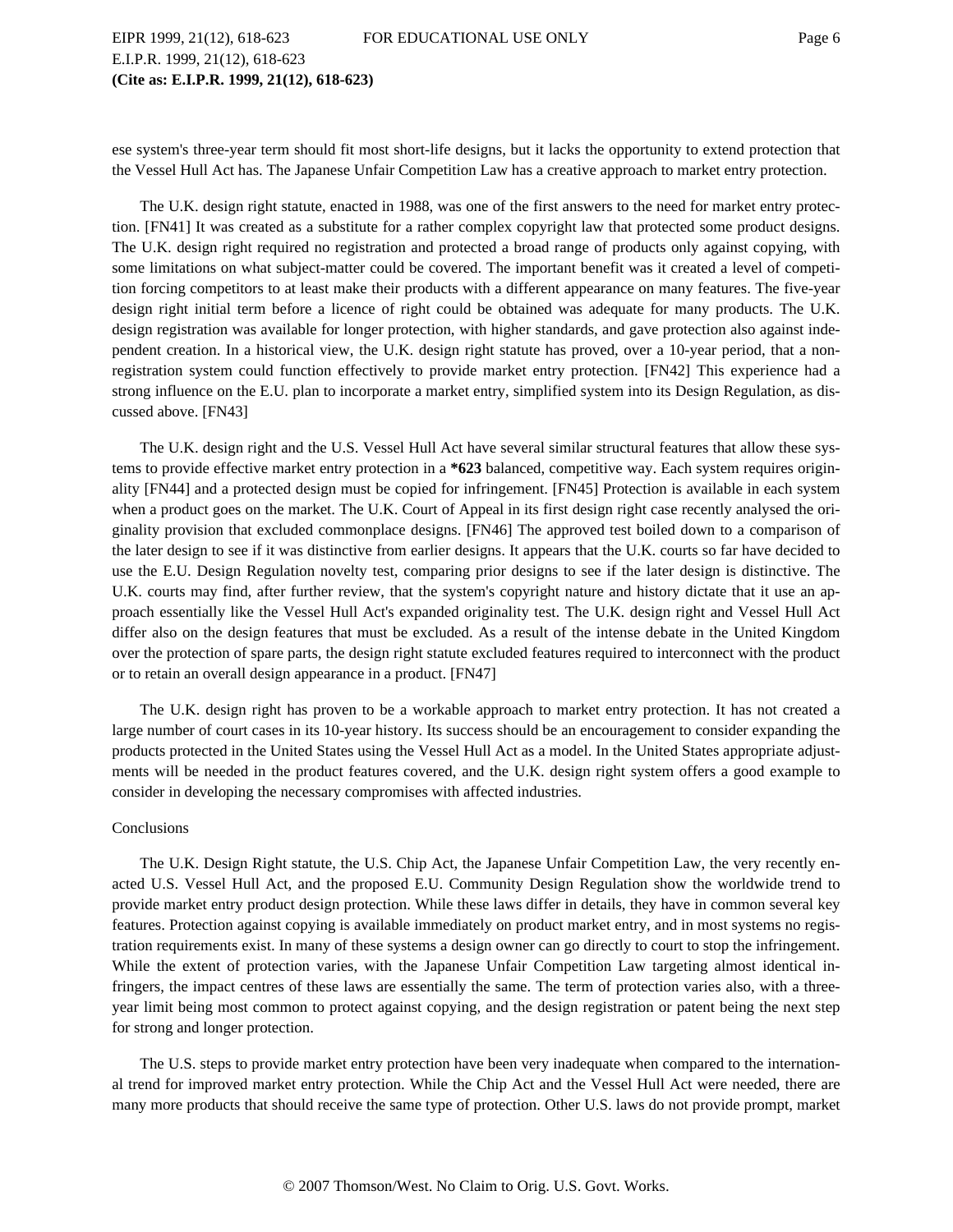# EIPR 1999, 21(12), 618-623 FOR EDUCATIONAL USE ONLY Page 7 E.I.P.R. 1999, 21(12), 618-623 **(Cite as: E.I.P.R. 1999, 21(12), 618-623)**

entry protection. Now is the time for the U.S. Congress to recognise the worldwide trend to provide design market entry protection. This trend should help persuade Congress to enact limited-term market entry design protection against copying for a wider range of product designs.

On a global level, other countries should consider adding an appropriate market entry design protection system. It should be a topic for discussion at the World Trade Organization level. The United Kingdom, Japan and the United States have systems in operation that offer a choice, and the E.U. Design Regulation proposal is another approach worth serious consideration. Each of these systems has been carefully crafted to support development of new products, while keeping a balance so competition can occur. Encouraging improved industrial design is a way to enhance economic development, to the benefit of developed and developing nations.

While harmonisation of the world's design systems may not be a realistic goal for the near future, it is conceivable that, in general terms, harmonisation of design laws on market entry protection can be achieved. The basic features to adopt would be to prevent copying of original and distinctive designs on market entry. It will establish a fairness standard in competition that many countries have recognised.

FN1. See Alison Firth, "Aspects of Design Protection in Europe" [1993] E.I.P.R. 42 at 45; Herman Cohen Jehoram, "Design Laws in Continental Europe and their Relation to Copyright Law" [1981] E.I.P.R. 235.

FN2. See nn. 41-47 below, and accompanying text.

FN3. See nn. 39-40 below, and accompanying text.

FN4. See nn. 31-33 and 37 below, and accompanying text.

FN5. See William T. Fryer III, "Industrial Design Protection in the United States of America--Present Situation and Plans for Revision" (1988 27 WIPO Industrial Property 115 (the survey in this article of enacted U.S. design protection is generally current; the design protection legislation reviewed in this article was not enacted, but that legislation served as the model for the enacted Chip Act and Vessel Hull Act discussed in this article. The same article was published in (1988) 70 J. Pat. T. M. Office Soc'y 820.

FN6. 35 U.S.C. §§ 1-376 (1999) (U.S. patent law has several specific provisions on design patents: §§ 171-173.) Where not in conflict with these provisions or applicable case law, all other patent law provisions apply to design patents. See William T. Fryer III, "Design Patent System for the Twenty-First Century", (1997) 24 AIPLA Quarterly J. 331 (several design patent system features that can be improved are discussed in this article and statistics are provided on the system's performance).

FN7. 35 U.S.C. § 173 (1999).

FN8. 15 U.S.C. § 1051-1127 (1999) (Lanham Act).

FN9. See, for example, Thomas & Betts Corp. v. Panduit Corporation 138 F.3d 277, 46 U.S.P.Q. 2d (BNA) 1026 (7th Cir. 1998) (this case involved trade mark protection for the shape of cable ties; it has been in litigation over five years and a final decision has not been reached yet); Pebble Beach Co. v. Tour 155 F.3d 526, 48 U.S.P.Q. (BNA) 1065 (5th Cir. 1998) (the appellant court in this case upheld a decision for trade mark protection of a golf course hole design).

FN10. 17 U.S.C. §§ 101-810, 1001-1010 (1999). Copyright industrial design protection statutory provisions are: "useful article" definition, § 101; and the separability test that determines what features are protected by copyright law, § 113; see Jerome H. Reichman, "Design Protection After the Copyright Act of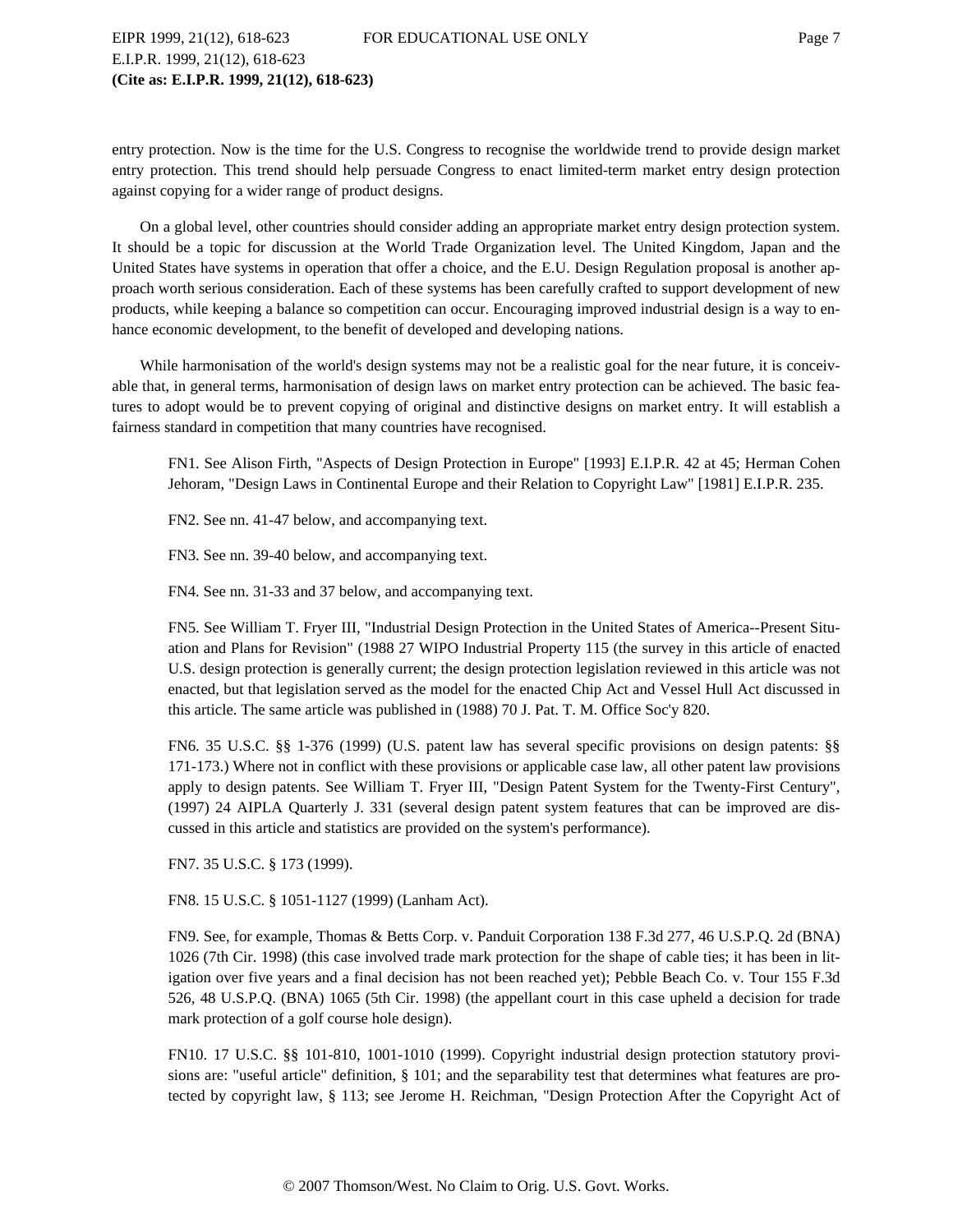1976: A Comparative View of the Emerging Interim Models" (1984) 31 J. Copyright Society of the U.S.A. 267.

FN11. See Steven J. Strauss, "Don't Be Burned by Berne II: Recent Changes to the Copyright Act Regarding Architectural Works" (1991) 73 J. Pat. & T. M. Office Soc'y 993 (this article reviews the extent of copyright protection for architectural works before and after the 1990 amendment that increased architecture protection).

FN12. 17 U.S.C. §§ 901-914 (1999) (Semiconductor Chip Protection Act of 1984).

FN13. ibid., at §§ 901 and 902 (a) (1) (1999).

FN14. ibid., at § 905 (1999).

FN15. 17 U.S.C. § 902 (b) (1999); see n. 5 above, at 125 (the low level novelty analogy was applied in this article).

FN16. ibid. at § 902 (b) (2) (1999).

FN17. See n. 5 above, at 125 (the obviousness analogy was applied in this article).

FN18. Brooktree Corp. v. Advanced Micro Devices, Inc. 977 F. 2d 1992, 24 U.S.P.Q. 2d (BNA) 1401 (Fed. Cir. 1992).

FN19. Bonito Boats, Inc. v. Thunder Craft Boats, Inc. 489 U.S. 141 (U.S.S.C. 1989). (Florida statute made moulding a vessel hull illegal, without the permission of manufacturer. The U.S. Supreme Court held that the Florida law was pre-empted by the federal patent law.)

FN20. Irving Reingold v. Stoiftships, Inc. 126 F. 3d 645, 44 U.S.P.Q. 2d (BNA) 1481 (5th Cir. 1997). (A fiberglass boat mould was constructed over a nine-month period at a cost of \$1 million. It was used by Swiftships under contract. The Circuit Court held the facts presented an issue of whether the Louisiana trade secrets law was violated.)

FN21. The O'Day Corp. v. Talman Corp. 136 U.S.P.Q. (BNA) 1 (1st Cir. 1962). (This case involved a suit brought under 5 U.S.C. § 1125 (a), a federal unfair competition law, for copying features of a sailboat. The Circuit Court held that there was no likelihood of confusion as to who was the manufacturer of each boat, since their trade marks were clearly different and displayed. The copied boat features were not protectable under unfair competition law.)

FN22. 17 U.S.C. §§ 1301-1332 (1999) ("Vessel Hull Act") (effective October 28, 1998). A collection of key Vessel Hull Design Protection Act legislative resources with introductory analyses are on Professor Fryer's web site at http://www.fryer.com/vhdparp.htm, including the original and revised House Bills, conference report, enacted law text, and House hearing testimony; site was last visited July 1, 1999. The terms "industrial design" and "design" are used hereinafter as interchangeable for product appearance, unless otherwise stated.

FN23. ibid., at §§ 1301 (a) (1), 1301 (b) (1), 1302 and 1309 (f). The term "original" is defined in § 1301 (b) (1) as "a design is 'original' if it is the result of the designer's creative endeavor that provides a distinguishable variation over prior work pertaining to similar articles which is more than merely trivial and has not been copied from another source". The copyright nature of the Vessel Hull Act suggests that independently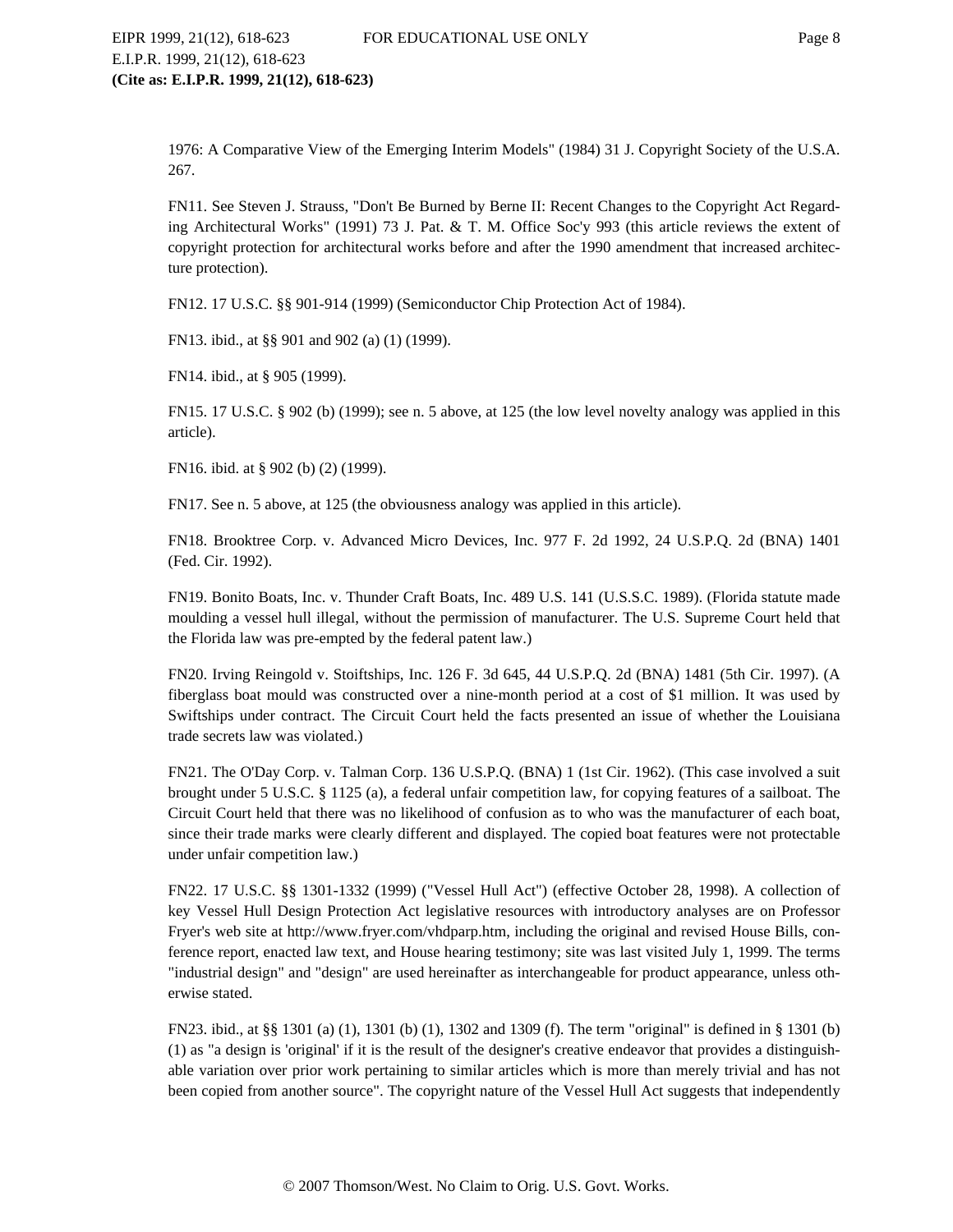EIPR 1999, 21(12), 618-623 FOR EDUCATIONAL USE ONLY Page 9 E.I.P.R. 1999, 21(12), 618-623 **(Cite as: E.I.P.R. 1999, 21(12), 618-623)**

created, identical or similar works can co-exist and be protected. The reference in § 1301 (b) (1) to "distinguishable variation" does not create a requirement to distinguish from all prior art designs. It is a criteria for a low-level novelty standard, to prevent use of commonplace and essential technical features for a distinctive appearance, with the excluded subject-matter listed in § 1302 (commonplace, trivial variations on commonplace, and technically essential features are excluded). In the alternative, if an absolute novelty standard is the one to be applied, then at least all prior designs publicly known anywhere in the world would have to be examined to determine that the design for which protection is applied for is distinctive from this prior art. The low-level novelty approach would provide the simpler, more effective right needed for market entry protection, the primary purpose of the Vessel Hull Act.

FN24. ibid., at § 1302 (3) (1999).

FN25. ibid., at § 1303 (1999).

FN26. See n. 5 above and n. 38 below.

FN27. Public Law 105-303, § 505 (Effective Date) (Digital Millennium Copyright Act of 1998). This unique provision stated: "The amendments made by sections 502 and 503 [of the Vessel Hull Act] shall take effect on the date of the enactment of this Act and shall remain in effect until the end of the 2-year period beginning on such date of enactment. No cause of action based on chapter 13 of title 17, Untied States Code, added by this title, may be filed after the end of that 2-year period" [explanation inserted]. This provision was the result of a decision at the House/Senate conference on the legislation, to satisfy that the Senate would have an opportunity to revisit the legislation after a trial period. A report evaluating the two years' experience will be prepared jointly by the Copyright Office and the Patent and Trademark Office.

FN28. 17 U.S.C. § 1331 (1999).

FN29. The Vessel Hull Act Interim Regulations, application forms, and helpful information on completing the form are available on the Copyright Office web site, Http://www/loc.gov/copyright/vessels; this site was last visited on July 15, 1999. The registration process was initiated on July 1, 1999. It is beyond the scope of this article to review in detail the Interim Regulations and registration forms. Several general comments are provided in this article that should be helpful in finalising the regulations and forms.

FN30. 37 C.F.R. 1.72 (1999). This patent rule addressed a problem essentially the same as the one that would be experienced in preparing the Vessel Hull Act registration application. The rule stated: "The purpose of the abstract is to enable the Patent and Trademark Office and the public generally to determine quickly from a cursory inspection the nature and gist of the technical disclosure. The abstract shall not be used for interpreting the scope of the claims."

FN31. Amended proposal for a Council Regulation on Community Design, published June 21, 1999 ("E.U. Design Regulation); available on the web site of the European Commission, DG-XV: http:// europa.eu.int/comm/dg15/en/intprop/indprop/design.htm; web site last visited on July 1, 1999. For background on this proposal, see Herman M. H. Speyart, "The Grand Design: An Update on the E.U. Design Proposal, Following the Adoption of a Common Position on the Directive" [1997] E.I.P.R. 603.

FN32. E.U. Design Regulation, Arts 12 and 20 (2) (1999).

FN33. ibid., at Arts. 5 and 8.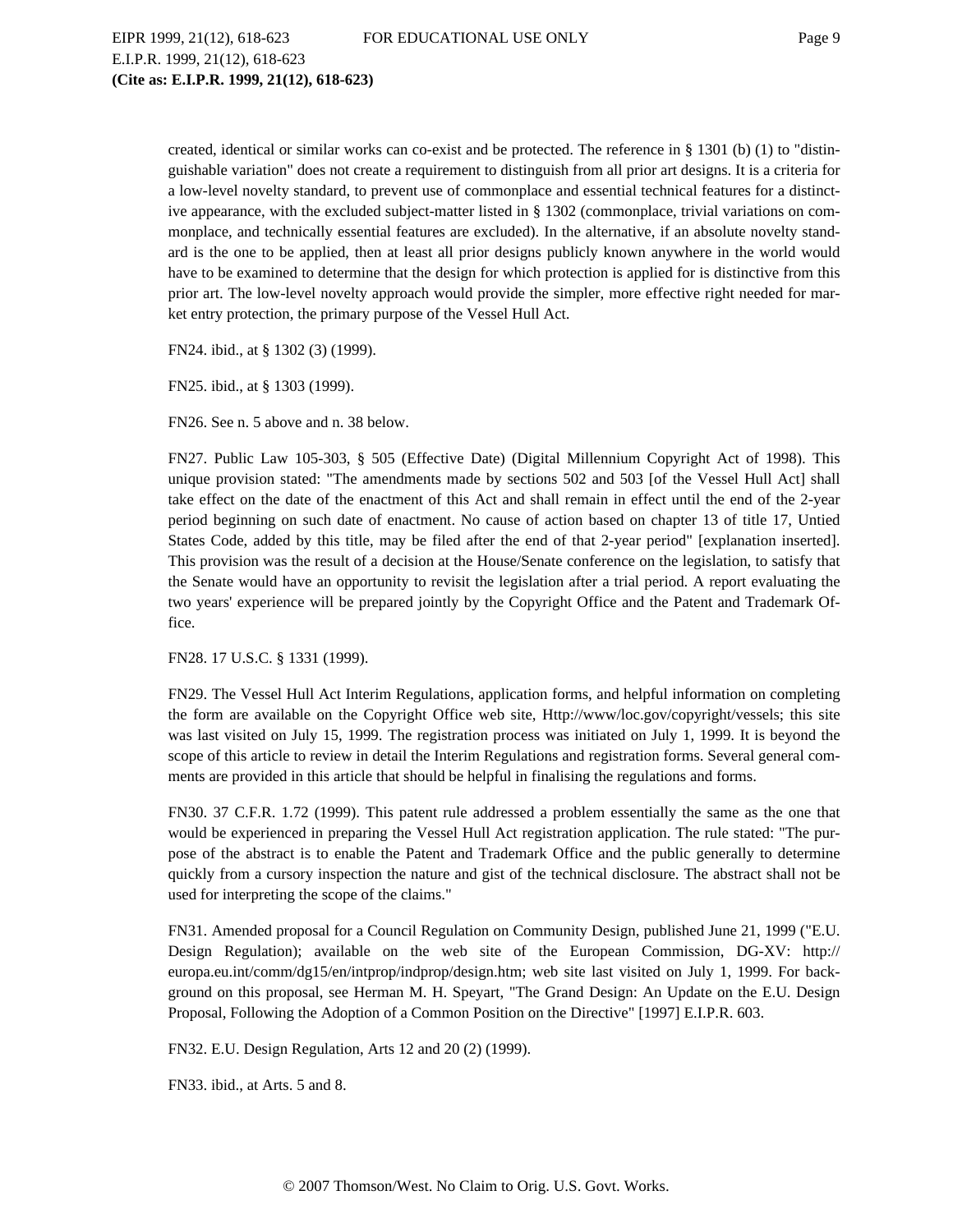FN34. Vessel Hull Act § 1329 (1999).

FN35. See n. 6 above, at 338 (appendices with design patent pendency statistics).

FN36. See n. 23 above, and accompanying text.

FN37. E.U. Design Regulation, Art. 10a (1999).

FN38. Background on the U.S. legislative development for broad market entry protection is found in the Industrial Design Protection Symposium publication issue (1990) 19/1 & 2 U. Ball. L. Rev.; articles of special interest on the spare parts topic were: Kenneth Enborg, "Industrial Design Protection in the Automobile Industry" at 227; James F. Fitzpatrick, "Industrial Design Protection and Competition in Automobile Replacement Parts--Back to Monopoly Profits?" at 233; and William Thompson, "Product Protection Under Current and Proposed Design Laws" at 271. A report on the legislative history of U.S. efforts to obtain market entry copying protection is given by David Goldenberg, "The Long and Winding Road, A History of the Fight Over Industrial Design Protection in the United States" (1997-1998) J. Copyright Society of the U.S.A. 212 (this article concluded that the need for improved design protection remained, but the United States continued to undervalue the importance of industrial design).

FN39. The history of Japanese unfair competition protection and the recent changes related to design protection are reviewed in Guntram Rahn and Christopher Heath, "What is Japanese about the Japanese Unfair Competition Act" (1994) 25 I.I.C. 343 at 352.

FN40. Opinion based on conversations with Japanese professors and patent attorneys.

FN41. Copyright, Designs and Patents Act 1988, Pt III §§ 213-264 ("CDPA 1998"). A detailed review of the U.K. design right history can be found in the following sources: Christopher Tootal, The Law of Industrial Designs, Registered Designs, Copyright and Design Right (1990), pp. 185-232; and Elizabeth Green, "The New Design Right in the United Kingdom" (1993) 35 Copyright World 26. Analysis of recent design right cases are provided in the following articles: Ian Rosenblatt, "Mark Wilkinson Furniture v. Woodcraft Designs (Radcliffe) Ltd" [1998] E.I.P.R. 111; Clive Thorne, "The Containment of Copyright: Pig Fenders and Design Right Protection in the U.K." (1993) 29 Copyright World 33, and Brian Turner, "A True Design Right: C & H Engineering v. F. Klucznik & Sons" [1993] E.I.P.R. 24. The Thorne and Turner articles are on the same design right decision, and they agree on two points: the design right law is developing its own approach, and a product that looks different overall will not infringe even if parts of the product look the same.

FN42. For a survey of design right cases decided during this period, see David Barron, "Unregistered Design Right: Ten years on" (June/July 1999) Copyright World 27.

FN43. See nn. 31-33 and 37 above, and accompanying text.

FN44. CDPA 1998 s. 213 (1) "Design right is a property right which subsists in accordance with this Part in an original design."; s. 213 (4) "A design is not 'original' for the purposes of this Part if it is commonplace in the design field in question at the time of its creation"; see n. 23 above on the Vessel Hull Act originality requirements.

FN45. CDPA 1988, ss. 226 (1) and 226 (2); Vessel Hull Act § 1309 (f).

FN46. See Nicholas Caddick and Jonathan Radcliffe, "When is a Design Commonplace?" [1999] E.I.P.R.